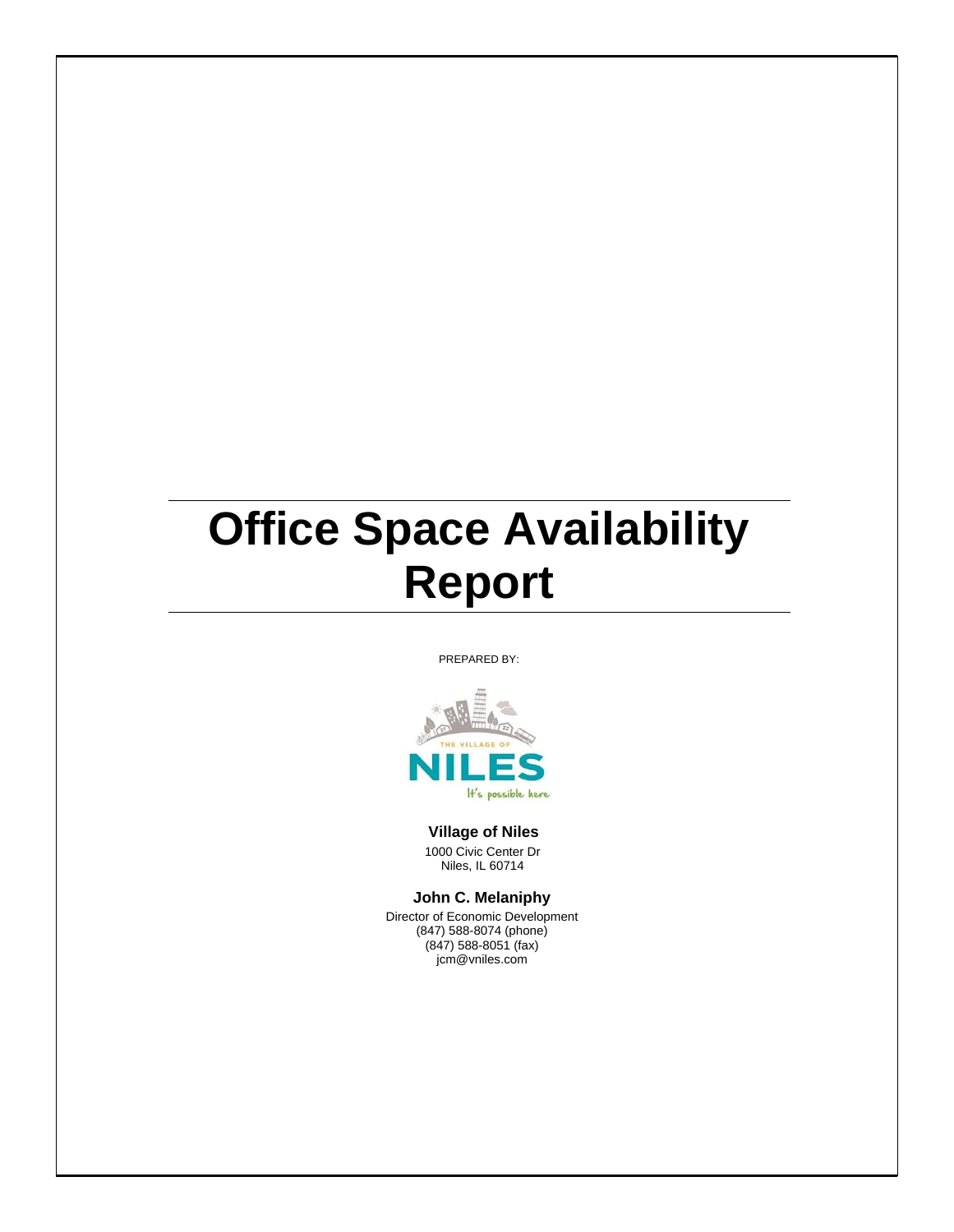



*Golf Western Professional Bldg Niles, IL 60714*

Building Size: **28,950 SF 9,650 SF** Typical Floor Size: Stories: **3**

% Leased: **71.2%** Rent/SF/Yr: **\$25.00** Smallest Space: **1,560 SF**

Expenses: **2020 Tax @ \$7.31/sf, 2009 Est Tax @ \$7.17/sf; 2009 Est Ops @ \$6.90/sf**

*Near North Submarket*

*Cook County*

ingles. **NILES** 

Only properties with valid lat/lon display on map Please contact John C. Melaniphy III - Director of Economic Development for more information at (847) 588-8074 or jcm@vniles.com<br>© 2022 CoStar Group - Licensed to Village of Niles - 222587.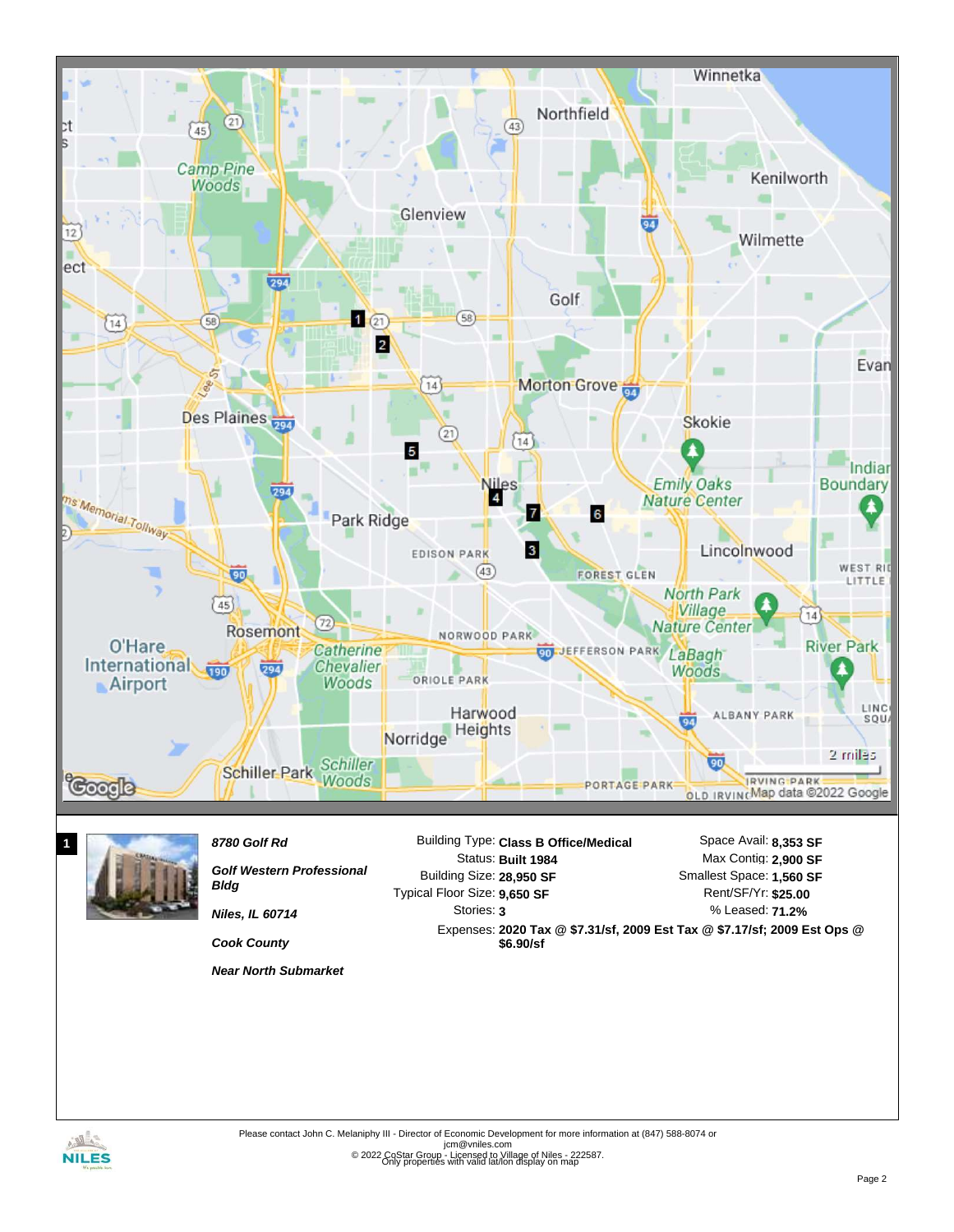| $\mathbf{2}$<br>3 | 9101 N Greenwood Ave<br><b>Golf Mill Office Building</b><br>Niles, IL 60714<br><b>Cook County</b><br><b>Near North Submarket</b><br>6759-6777 N Milwaukee Ave<br><b>Parkview Manor</b> | Building Type: Class C Office/Medical (Super<br><b>Regional Mall)</b><br>Status: Built 1958, Renov 2006<br>Building Size: 36,217 SF<br>Typical Floor Size: 4,022 SF<br>Stories: 9<br>Expenses: 2020 Tax @ \$0.72/sf<br>Building Type: Class C Office<br>Status: Built 1985 | Space Avail: 15,199 SF<br>Max Contig: 3,199 SF<br>Smallest Space: 195 SF<br>Rent/SF/Yr: Withheld<br>% Leased: 59.4%<br>Space Avail: 2,400 SF<br>Max Contig: 1,400 SF |
|-------------------|----------------------------------------------------------------------------------------------------------------------------------------------------------------------------------------|----------------------------------------------------------------------------------------------------------------------------------------------------------------------------------------------------------------------------------------------------------------------------|----------------------------------------------------------------------------------------------------------------------------------------------------------------------|
|                   | Niles, IL 60714<br><b>Cook County</b><br><b>Near North Submarket</b>                                                                                                                   | Building Size: 16,363 SF<br>Typical Floor Size: 8,182 SF<br>Stories: 2<br>Expenses: 2020 Tax @ \$4.63/sf, 2010 Est Tax @ \$2.44/sf                                                                                                                                         | Smallest Space: 1,000 SF<br>Rent/SF/Yr: \$19.00-\$24.00<br>% Leased: 100%                                                                                            |
|                   | 7403-7421 N Milwaukee Ave<br>Niles, IL 60714<br><b>Cook County</b><br><b>Near North Submarket</b>                                                                                      | Building Type: Class B Office/Medical<br>Status: Built Mar 2022<br>Building Size: 20,000 SF<br>Typical Floor Size: 20,000 SF<br>Stories: 1<br>Expenses: 2020 Tax @ \$1.45/sf                                                                                               | Space Avail: 5,200 SF<br>Max Contig: 5,200 SF<br>Smallest Space: 5,200 SF<br>Rent/SF/Yr: \$25.00<br>% Leased: 74.0%                                                  |
|                   | 8100 W Oakton St<br>Niles, IL 60714<br><b>Cook County</b><br><b>Near North Submarket</b>                                                                                               | Building Type: Class C Office/Loft/Creative<br><b>Space</b><br>Status: Built 1960<br>Building Size: 8,420 SF<br>Typical Floor Size: 4,210 SF<br>Stories: 2<br>Expenses: 2020 Tax @ \$1.66/sf                                                                               | Space Avail: 1,200 SF<br>Max Contig: 1,200 SF<br>Smallest Space: 600 SF<br>Rent/SF/Yr: \$17.00<br>% Leased: 85.8%                                                    |
| 6                 | 5940 W Touhy Ave<br><b>Touhy Office Center</b><br>Niles, IL 60714<br><b>Cook County</b><br><b>Near North Submarket</b>                                                                 | Building Type: Class B Office<br>Status: Built 1960<br>Building Size: 36,605 SF<br>Typical Floor Size: 12,200 SF<br>Stories: 3<br>Expenses: 2020 Tax @ \$2.83/sf                                                                                                           | Space Avail: 13,903 SF<br>Max Contig: 2,511 SF<br>Smallest Space: 324 SF<br>Rent/SF/Yr: \$17.00<br>% Leased: 62.0%                                                   |
|                   | 6640 W Touhy Ave<br>Niles, IL 60714<br><b>Cook County</b><br><b>Near North Submarket</b>                                                                                               | Building Type: Class B Office/Loft/Creative<br><b>Space</b><br>Status: Built 1963, Renov 2010<br>Building Size: 31,000 SF<br>Typical Floor Size: 31,000 SF<br>Stories: 1<br>Expenses: 2020 Tax @ \$5.11/sf                                                                 | Space Avail: 10,000 SF<br>Max Contig: 10,000 SF<br>Smallest Space: 8,500 SF<br>Rent/SF/Yr: \$12.00<br>% Leased: 67.7%                                                |

NILES

Please contact John C. Melaniphy III - Director of Economic Development for more information at (847) 588-8074 or<br>jcm@vniles.com<br>© 2022 CoStar Group - Licensed to Village of Niles - 222587.

Only properties with valid lat/lon display on map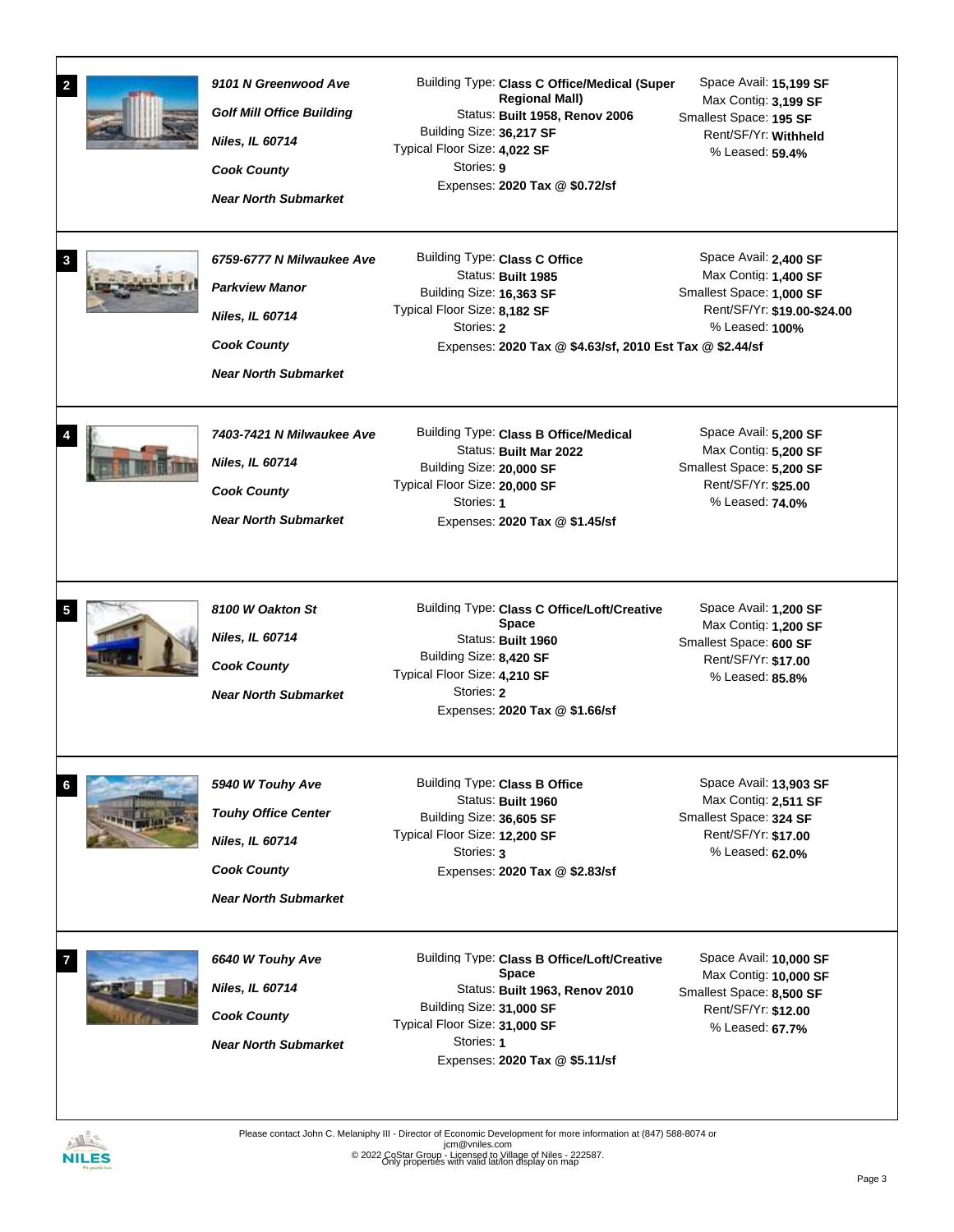|         |                    |                | <b>Address</b><br><b>Building/Park Name</b>                                    | <b>SF Avail</b><br>For Sale (\$/SF)                                                                                                                                                                                                                                                                          | Rent/SF/Yr<br><b>Stories</b> | <b>RBA</b><br>Land   | <b>Ceiling Height</b><br><b>Drive Ins</b> |           | <b>Docks</b><br><b>Levelators</b> | Crane<br><b>Sprinkler</b> |                  |
|---------|--------------------|----------------|--------------------------------------------------------------------------------|--------------------------------------------------------------------------------------------------------------------------------------------------------------------------------------------------------------------------------------------------------------------------------------------------------------|------------------------------|----------------------|-------------------------------------------|-----------|-----------------------------------|---------------------------|------------------|
|         | <b>CAA linetty</b> |                | 8780 Golf Rd<br>Golf Western Professional Bldg Not For Sale<br>Niles, IL 60714 | 8,353 SF<br>Expenses: 2020 Tax @ \$7.31/sf, 2009 Est Tax @ \$7.17/sf; 2009 Est Power: -<br>Ops $@$ \$6.90/sf<br>Parking: 110 Surface Spaces are available; Ratio of 3.80/1,000<br>SF<br>Utilities: -<br>Landlord Rep: SVN I Chicago Commercial / Karen Kulczycki (312) 602-5346 -- 8,353 SF (1,560-2,900 SF) | \$25.00/mg                   | 28,950 SF<br>1.29 AC | Rail Line: -                              |           |                                   |                           |                  |
| Floor   | Unit               | Use/Type       | <b>Leasing Company</b>                                                         | <b>SF Avail/Divide?</b>                                                                                                                                                                                                                                                                                      |                              | <b>Bldg Cntg</b>     | Rent/SF/YR                                | Occupancy | Term                              | <b>Docks</b>              | <b>Drive-Ins</b> |
| $P$ 1st | 103                | Off/Med/Direct | SVN I Chicago Commercial                                                       |                                                                                                                                                                                                                                                                                                              | 2,076 N                      | 2,076                | \$25.00/mg                                | Vacant    | Negotiable                        |                           |                  |
| $P$ 2nd | 202                | Off/Med/Direct | SVN I Chicago Commercial                                                       |                                                                                                                                                                                                                                                                                                              | 1,817 N                      | 1,817                | \$25.00/mg                                | Vacant    | Negotiable                        | $\overline{\phantom{a}}$  |                  |
| $P$ 2nd | 204                | Off/Med/Direct | SVN I Chicago Commercial                                                       |                                                                                                                                                                                                                                                                                                              | 2,900 N                      | 2,900                | \$25.00/mg                                | Vacant    | Negotiable                        | $\sim$                    |                  |
| P 3rd   | 302                | Off/Med/Direct | SVN I Chicago Commercial                                                       |                                                                                                                                                                                                                                                                                                              | 1,560 N                      | 1,560                | \$25.00/mg                                | Vacant    | Negotiable                        |                           |                  |

**Building Notes**

All offices in this multi-tenant building are medical-related businesses. Ownership is in the form of a co-operative. Elevator building. Space has its own private bathroom, spacious waiting room, reception/secretarial area, private patient room, conference room/kitchen, private office/consultation/storage/supply room. Suitable for medical users, including but not limited to, chiropractors, message therapists, psychologists, psychiatrists, opthamologists, etc.

Based in Niles on highly visibile Golf Road. Just east of Highway I-294 and just west of Milwaukee Avenue. Quick access to I-94. Easy access to Des Plaines, Park Ridge, Morton Grove, Skokie, etc. Proximate to Resurrection, Lutheran General and Northwest Community Hospitals.

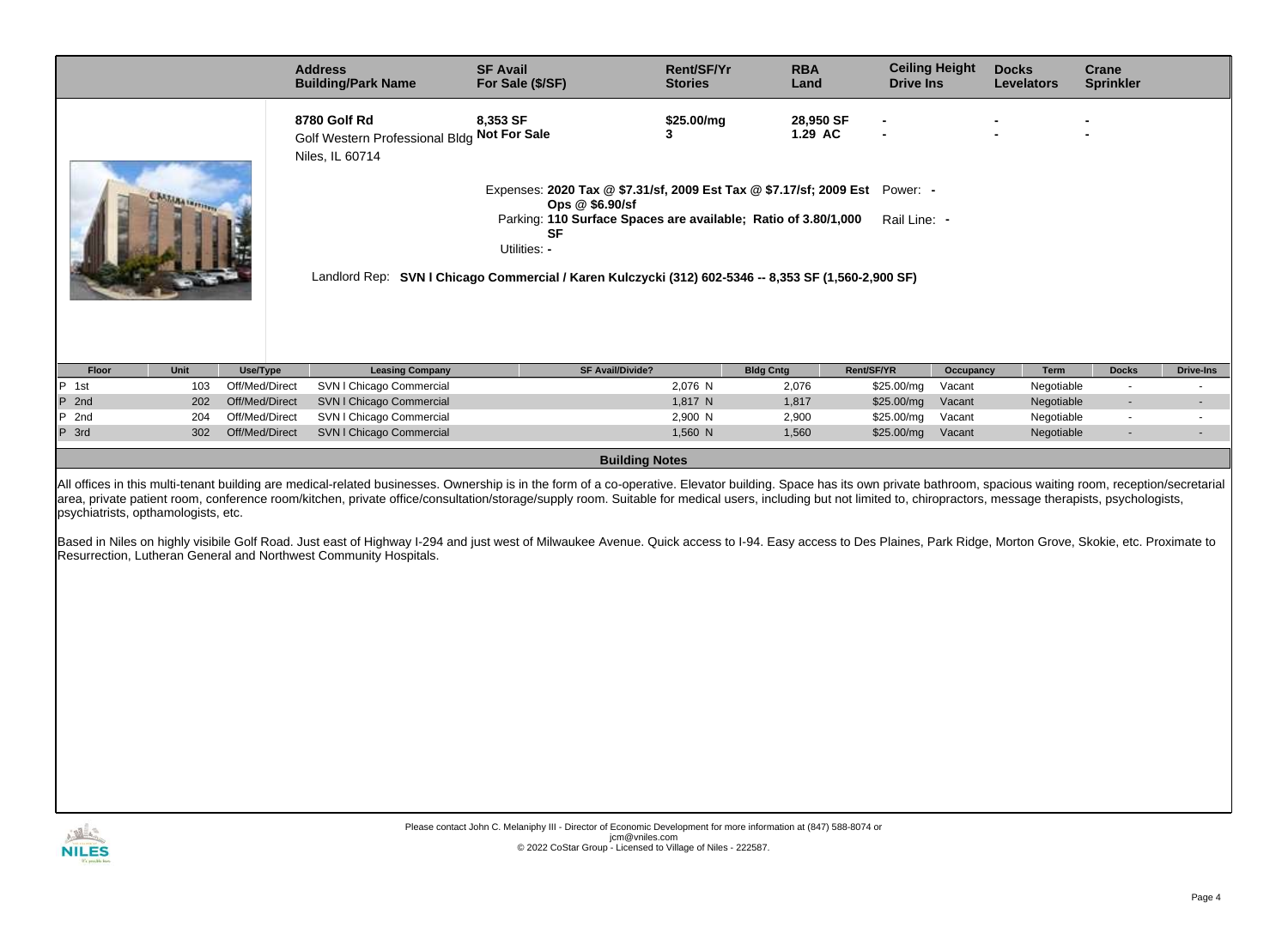| <b>Address</b>                                                                                           | <b>SF Avail</b>                                                                                                                                                                                                                    | Rent/SF/Yr     | <b>RBA</b>           | <b>Ceiling Height</b>                                                            | <b>Docks</b>      | Crane            |
|----------------------------------------------------------------------------------------------------------|------------------------------------------------------------------------------------------------------------------------------------------------------------------------------------------------------------------------------------|----------------|----------------------|----------------------------------------------------------------------------------|-------------------|------------------|
| <b>Building/Park Name</b>                                                                                | For Sale (\$/SF)                                                                                                                                                                                                                   | <b>Stories</b> | Land                 | <b>Drive Ins</b>                                                                 | <b>Levelators</b> | <b>Sprinkler</b> |
| 9101 N Greenwood Ave<br><b>Golf Mill Shopping Center</b><br>Golf Mill Office Building<br>Niles, IL 60714 | 15,199 SF<br><b>Not For Sale</b><br>Expenses: 2020 Tax @ \$0.72/sf<br>Parking: -<br>Utilities: -<br>Landlord Rep: Sterling Organization / Luke Sementa (855) 505-7239 / John P. DeWolfe (855) 465-4966 -- 15,199 SF (195-3,199 SF) | 9              | 36,217 SF<br>0.15 AC | $\overline{\phantom{0}}$<br>$\overline{\phantom{0}}$<br>Power: -<br>Rail Line: - |                   |                  |

| Floor             | Unit | Use/Type             | <b>Leasing Company</b>       | <b>SF Avail/Divide?</b> | <b>Bldg Cntg</b> | Rent/SF/YR | Occupancy | Term       | <b>Docks</b>             | <b>Drive-Ins</b> |
|-------------------|------|----------------------|------------------------------|-------------------------|------------------|------------|-----------|------------|--------------------------|------------------|
| P<br>1st          | 243  | <b>Retail/Direct</b> | <b>Sterling Organization</b> | 475 N                   | 475              | Withheld   | 30 Days   | Negotiable | $\overline{\phantom{0}}$ |                  |
| P 2nd             | 201  | Office/Direct        | <b>Sterling Organization</b> | 946 N                   | 946              | Withheld   | Vacant    | Negotiable | $\overline{\phantom{a}}$ |                  |
| P<br>2nd          | 203  | Office/Direct        | <b>Sterling Organization</b> | 3,182 N                 | 3,182            | Withheld   | Vacant    | Negotiable | ٠                        |                  |
| P 3rd             | 309  | Office/Direct        | <b>Sterling Organization</b> | 503 N                   | 503              | Withheld   | Vacant    | Negotiable | $\overline{\phantom{a}}$ |                  |
| $ P \text{ } 3rd$ | 310  | Office/Direct        | Sterling Organization        | 195 N                   | 195              | Withheld   | Vacant    | Negotiable | $\sim$                   |                  |
| P 3rd             | 324  | Office/Direct        | <b>Sterling Organization</b> | 733 N                   | 733              | Withheld   | Vacant    | Negotiable | $\overline{\phantom{a}}$ |                  |
| $P$ 3rd           | 326  | Office/Direct        | <b>Sterling Organization</b> | 344 N                   | 344              | Withheld   | Vacant    | Negotiable | ٠                        |                  |
| P 3rd             | 328  | Office/Direct        | <b>Sterling Organization</b> | 344 N                   | 344              | Withheld   | Vacant    | Negotiable | $\overline{\phantom{a}}$ | $\overline{a}$   |
| $P$ 4th           | 401  | Office/Direct        | <b>Sterling Organization</b> | 355 N                   | 355              | Withheld   | Vacant    | Negotiable | ٠                        |                  |
| P 4th             | 403  | Office/Direct        | <b>Sterling Organization</b> | 344 N                   | 344              | Withheld   | Vacant    | Negotiable | ٠                        |                  |
| $P$ 4th           | 418  | Office/Direct        | Sterling Organization        | 344 N                   | 344              | Withheld   | Vacant    | Negotiable | $\sim$                   |                  |
| P 5th             | 511  | Office/Direct        | <b>Sterling Organization</b> | 344 N                   | 344              | Withheld   | Vacant    | Negotiable | $\overline{\phantom{a}}$ |                  |
| $P$ 5th           | 516  | Office/Direct        | <b>Sterling Organization</b> | 1,118 N                 | 1,118            | Withheld   | Vacant    | Negotiable | $\sim$                   |                  |
| P 6th             | 600  | Office/Direct        | <b>Sterling Organization</b> | 3,199 N                 | 3,199            | Withheld   | Vacant    | Negotiable | ٠                        |                  |
| P 6th             | 605  | Office/Direct        | <b>Sterling Organization</b> | 1,245 N                 | 1,245            | Withheld   | Vacant    | Negotiable | ٠                        |                  |
| P 7th             | 728  | Office/Direct        | <b>Sterling Organization</b> | 668 N                   | 668              | Withheld   | Vacant    | Negotiable | $\overline{\phantom{a}}$ |                  |
| P 8th             | 808  | Office/Direct        | <b>Sterling Organization</b> | 344 N                   | 344              | Withheld   | Vacant    | Negotiable | ٠                        |                  |
| P 8th             | 812  | Office/Direct        | <b>Sterling Organization</b> | 516 N                   | 516              | Withheld   | Vacant    | Negotiable |                          |                  |
|                   |      |                      |                              |                         |                  |            |           |            |                          |                  |

**Building Notes**

1.1 million square foot regional retail center with 9-story office tower

Located in Niles, a Chicago suburb approximately 15 miles northwest of downtown

Traffic counts over 87,000 cars per day, with close proximity to Interstate 294



Please contact John C. Melaniphy III - Director of Economic Development for more information at (847) 588-8074 or<br>jcm@vniles.com<br>© 2022 CoStar Group - Licensed to Village of Niles - 222587.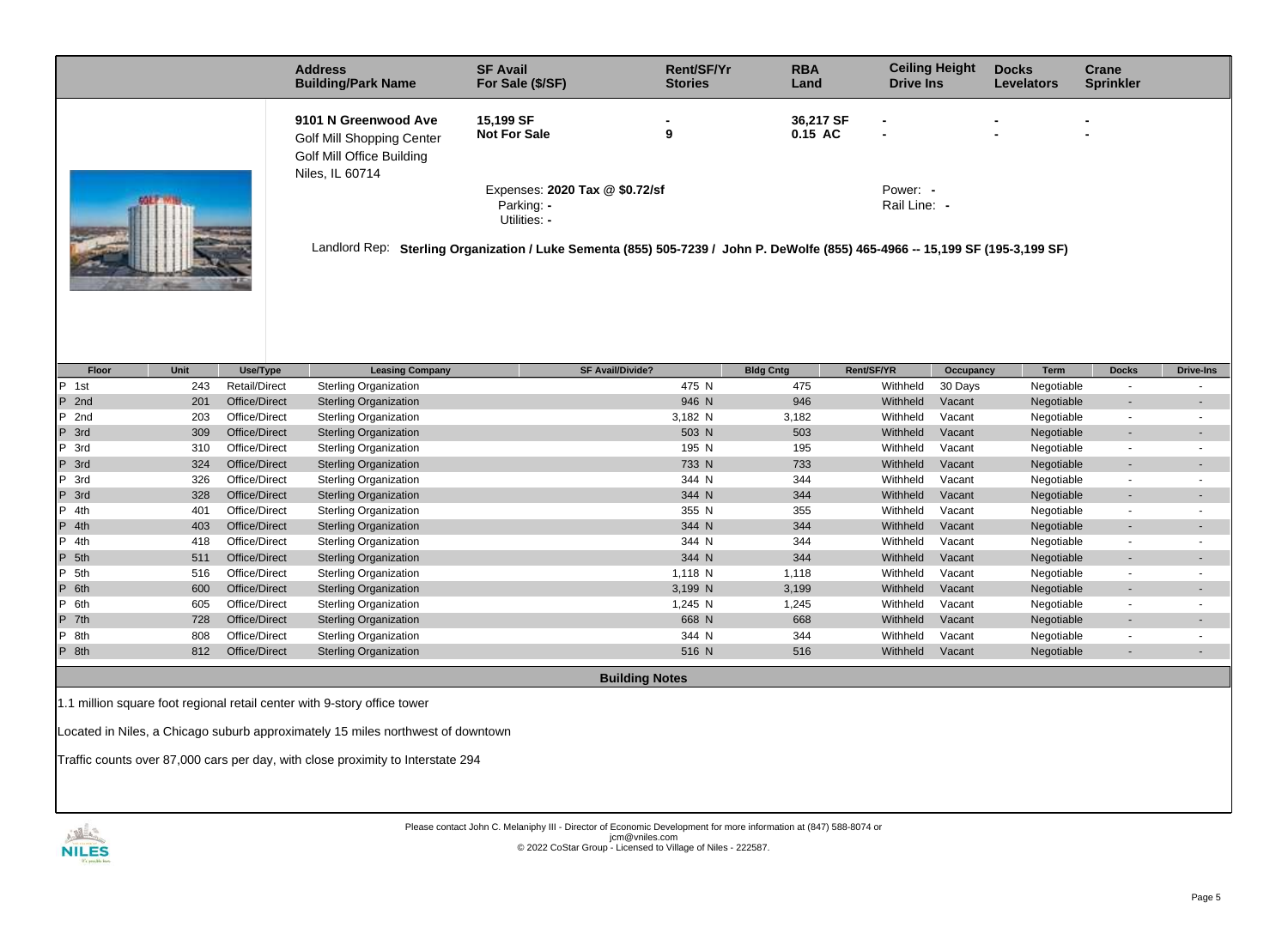|                                                                                                                                                                            |                           | <b>Address</b><br><b>Building/Park Name</b>                           | <b>SF Avail</b><br>For Sale (\$/SF)                                                                                                                                                                                                                          | <b>Rent/SF/Yr</b><br><b>Stories</b> | <b>RBA</b><br>Land        | <b>Drive Ins</b>         | <b>Ceiling Height</b> | <b>Docks</b><br><b>Levelators</b> | Crane<br><b>Sprinkler</b> |                  |
|----------------------------------------------------------------------------------------------------------------------------------------------------------------------------|---------------------------|-----------------------------------------------------------------------|--------------------------------------------------------------------------------------------------------------------------------------------------------------------------------------------------------------------------------------------------------------|-------------------------------------|---------------------------|--------------------------|-----------------------|-----------------------------------|---------------------------|------------------|
|                                                                                                                                                                            |                           | 6759-6777 N Milwaukee Ave<br><b>Parkview Manor</b><br>Niles, IL 60714 | 2,400 SF<br><b>Not For Sale</b>                                                                                                                                                                                                                              | \$19.00-\$24.00/n<br>$\mathbf{2}$   | 16,363 SF<br>3.08 AC      |                          |                       |                                   |                           |                  |
|                                                                                                                                                                            |                           |                                                                       | Expenses: 2020 Tax @ \$4.63/sf, 2010 Est Tax @ \$2.44/sf<br>Parking: 136 Surface Spaces are available; Ratio of 8.31/1,000<br><b>SF</b><br>Utilities: -<br>Landlord Rep: Century 21 Affiliated / M.Mark M. Ahmad (847) 677-1200 -- 2,400 SF (1,000-1,400 SF) |                                     |                           | Power: -<br>Rail Line: - |                       |                                   |                           |                  |
| Floor<br>Unit                                                                                                                                                              | Use/Type                  | <b>Leasing Company</b>                                                | SF Avail/Divide?                                                                                                                                                                                                                                             |                                     | <b>Bldg Cntg</b>          | Rent/SF/YR               | Occupancy             | <b>Term</b>                       | <b>Docks</b>              | <b>Drive-Ins</b> |
| $\boxed{P}$ 1st                                                                                                                                                            | Office/Direct             | Century 21 Affiliated                                                 |                                                                                                                                                                                                                                                              | 1,400 N                             | 1,400                     | \$24.00/n                | 30 Days               | Negotiable                        | $\sim$                    |                  |
| P 2nd                                                                                                                                                                      | Office/Direct             | Century 21 Affiliated                                                 |                                                                                                                                                                                                                                                              | 1,000 N                             | 1,000                     |                          | \$19.00/n 30 Days     | Negotiable                        | $\sim$                    |                  |
|                                                                                                                                                                            |                           | <b>Address</b><br><b>Building/Park Name</b>                           | <b>SF Avail</b><br>For Sale (\$/SF)                                                                                                                                                                                                                          | <b>Rent/SF/Yr</b><br><b>Stories</b> | <b>RBA</b><br>Land        | <b>Drive Ins</b>         | <b>Ceiling Height</b> | <b>Docks</b><br><b>Levelators</b> | Crane<br><b>Sprinkler</b> |                  |
|                                                                                                                                                                            |                           | 7403-7421 N Milwaukee Ave<br>Niles, IL 60714                          | 5,200 SF<br><b>Not For Sale</b>                                                                                                                                                                                                                              | \$25.00/n<br>1                      | 20,000 SF<br>0.48 AC      |                          |                       |                                   |                           |                  |
| Expenses: 2020 Tax @ \$1.45/sf<br>Power: -<br>Parking: -<br>Rail Line: -<br>Utilities: -<br>Landlord Rep: NAI Hiffman / Jack Reardon (630) 693-0647 -- 5,200 SF (5,200 SF) |                           |                                                                       |                                                                                                                                                                                                                                                              |                                     |                           |                          |                       |                                   |                           |                  |
| Floor<br>Unit<br>P<br>1st<br>1                                                                                                                                             | Use/Type<br>Office/Direct | <b>Leasing Company</b><br>NAI Hiffman                                 | <b>SF Avail/Divide?</b>                                                                                                                                                                                                                                      | 5,200 N                             | <b>Bldg Cntg</b><br>5,200 | Rent/SF/YR<br>\$25.00/n  | Occupancy<br>Vacant   | Term<br>Negotiable                | <b>Docks</b>              | <b>Drive-Ins</b> |
| $100 - 4$                                                                                                                                                                  |                           |                                                                       | Please contact John C. Melaniphy III - Director of Economic Development for more information at (847) 588-8074 or<br>$\mathsf{icm}\otimes\mathsf{unilac}\; \mathsf{com}$                                                                                     |                                     |                           |                          |                       |                                   |                           |                  |



jcm@vniles.com<br>© 2022 CoStar Group - Licensed to Village of Niles - 222587.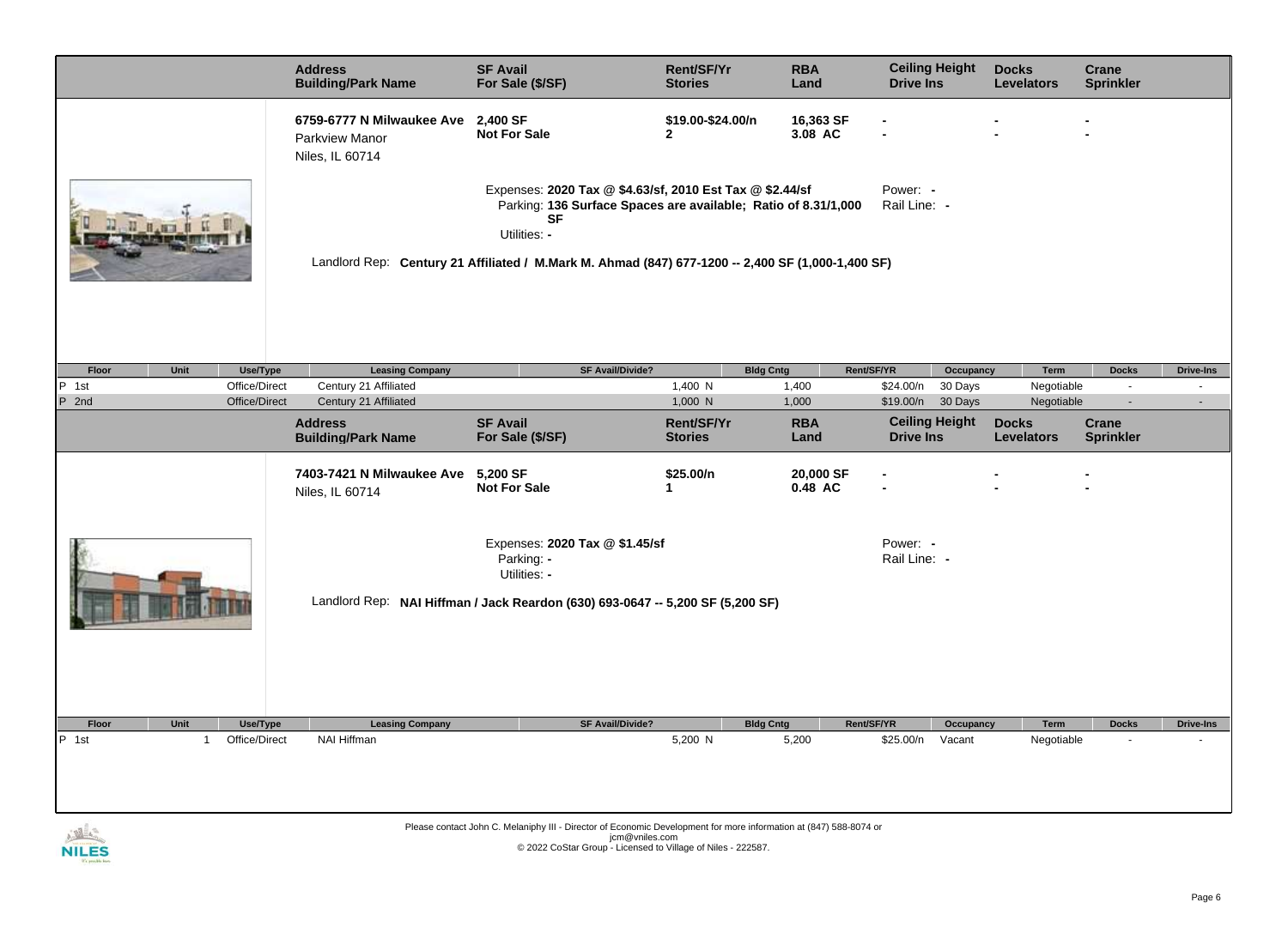|                                                                                                                                                                                                                                                                                        |      |                | <b>Address</b><br><b>Building/Park Name</b>                                             | <b>SF Avail</b><br>For Sale (\$/SF)                             | <b>Rent/SF/Yr</b><br><b>Stories</b>                    | <b>RBA</b><br>Land   | <b>Ceiling Height</b><br><b>Drive Ins</b> |           | <b>Docks</b><br><b>Levelators</b> | Crane<br><b>Sprinkler</b> |                          |
|----------------------------------------------------------------------------------------------------------------------------------------------------------------------------------------------------------------------------------------------------------------------------------------|------|----------------|-----------------------------------------------------------------------------------------|-----------------------------------------------------------------|--------------------------------------------------------|----------------------|-------------------------------------------|-----------|-----------------------------------|---------------------------|--------------------------|
|                                                                                                                                                                                                                                                                                        |      |                | 8100 W Oakton St<br>Niles, IL 60714                                                     | 1,200 SF<br><b>Not For Sale</b>                                 | \$17.00/+elec<br>$\overline{2}$                        | 8,420 SF<br>0.13 AC  |                                           |           |                                   |                           |                          |
|                                                                                                                                                                                                                                                                                        |      |                | Landlord Rep: Flawless Homes / Afram Slephosh (847) 213-0789 -- 1,200 SF (600-1,200 SF) | Expenses: 2020 Tax @ \$1.66/sf<br>0.95/1,000 SF<br>Utilities: - | Parking: 8 free Surface Spaces are available; Ratio of |                      | Power: -<br>Rail Line: -                  |           |                                   |                           |                          |
| Floor                                                                                                                                                                                                                                                                                  | Unit | Use/Type       | <b>Leasing Company</b>                                                                  |                                                                 | <b>SF Avail/Divide?</b>                                | <b>Bldg Cntg</b>     | Rent/SF/YR                                | Occupancy | Term                              | <b>Docks</b>              | <b>Drive-Ins</b>         |
| P 1st                                                                                                                                                                                                                                                                                  | 103  | Off/Ret/Direct | <b>Flawless Homes</b>                                                                   |                                                                 | 600-1,200                                              | 1,200                | \$17.00/+elec                             | Vacant    | 1 yr                              | $\blacksquare$            |                          |
|                                                                                                                                                                                                                                                                                        |      |                | <b>Address</b><br><b>Building/Park Name</b>                                             | <b>SF Avail</b><br>For Sale (\$/SF)                             | <b>Rent/SF/Yr</b><br><b>Stories</b>                    | <b>RBA</b><br>Land   | <b>Ceiling Height</b><br><b>Drive Ins</b> |           | <b>Docks</b><br><b>Levelators</b> | Crane<br><b>Sprinkler</b> |                          |
|                                                                                                                                                                                                                                                                                        |      |                | 5940 W Touhy Ave<br>Touhy Office Center<br>Niles, IL 60714                              | 13,903 SF<br><b>Not For Sale</b>                                | \$17.00/mg<br>3                                        | 36,605 SF<br>2.43 AC |                                           |           |                                   |                           |                          |
| Expenses: 2020 Tax @ \$2.83/sf<br>Power: -<br>Parking: 146 Surface Spaces are available; Ratio of 4.00/1,000<br>Rail Line: -<br><b>SF</b><br>Utilities: -<br>Landlord Rep: Imperial Realty Company / Theron May (773) 736-6461 / Ryan Smith (773) 736-6593 -- 13,903 SF (324-1,983 SF) |      |                |                                                                                         |                                                                 |                                                        |                      |                                           |           |                                   |                           |                          |
| Floor                                                                                                                                                                                                                                                                                  | Unit | Use/Type       | <b>Leasing Company</b>                                                                  |                                                                 | <b>SF Avail/Divide?</b>                                | <b>Bldg Cntg</b>     | Rent/SF/YR                                | Occupancy | Term                              | <b>Docks</b>              | <b>Drive-Ins</b>         |
| P 1st                                                                                                                                                                                                                                                                                  | 130  | Office/Direct  | <b>Imperial Realty Company</b>                                                          |                                                                 | 1,027 N                                                | 1,027                | \$17.00/mg                                | Vacant    | Negotiable                        | $\overline{\phantom{a}}$  | $\overline{a}$           |
| P 2nd                                                                                                                                                                                                                                                                                  | 201  | Office/Direct  | <b>Imperial Realty Company</b>                                                          |                                                                 | 809 N                                                  | 809                  | \$17.00/mg                                | Vacant    | Negotiable                        | ÷,                        |                          |
| P 2nd                                                                                                                                                                                                                                                                                  | 240  | Office/Direct  | Imperial Realty Company                                                                 |                                                                 | 1,368 N                                                | 2,511                | \$17.00/mg                                | Vacant    | Negotiable                        | $\overline{\phantom{a}}$  |                          |
| P 2nd                                                                                                                                                                                                                                                                                  | 220  | Office/Direct  | <b>Imperial Realty Company</b>                                                          |                                                                 | 1,143 N                                                | 2,511                | \$17.00/mg                                | Vacant    | Negotiable                        |                           |                          |
| P 2nd                                                                                                                                                                                                                                                                                  | 202  | Office/Direct  | Imperial Realty Company                                                                 |                                                                 | 1,801 N                                                | 1,801                | \$17.00/mg                                | Vacant    | Negotiable                        | $\blacksquare$            |                          |
| $P$ 3rd                                                                                                                                                                                                                                                                                | 310D | Office/Direct  | <b>Imperial Realty Company</b>                                                          |                                                                 | 670 N                                                  | 670                  | \$17.00/mg                                | Vacant    | Negotiable                        | $\overline{\phantom{a}}$  | $\overline{\phantom{a}}$ |



Please contact John C. Melaniphy III - Director of Economic Development for more information at (847) 588-8074 or<br>jcm@vniles.com<br>© 2022 CoStar Group - Licensed to Village of Niles - 222587.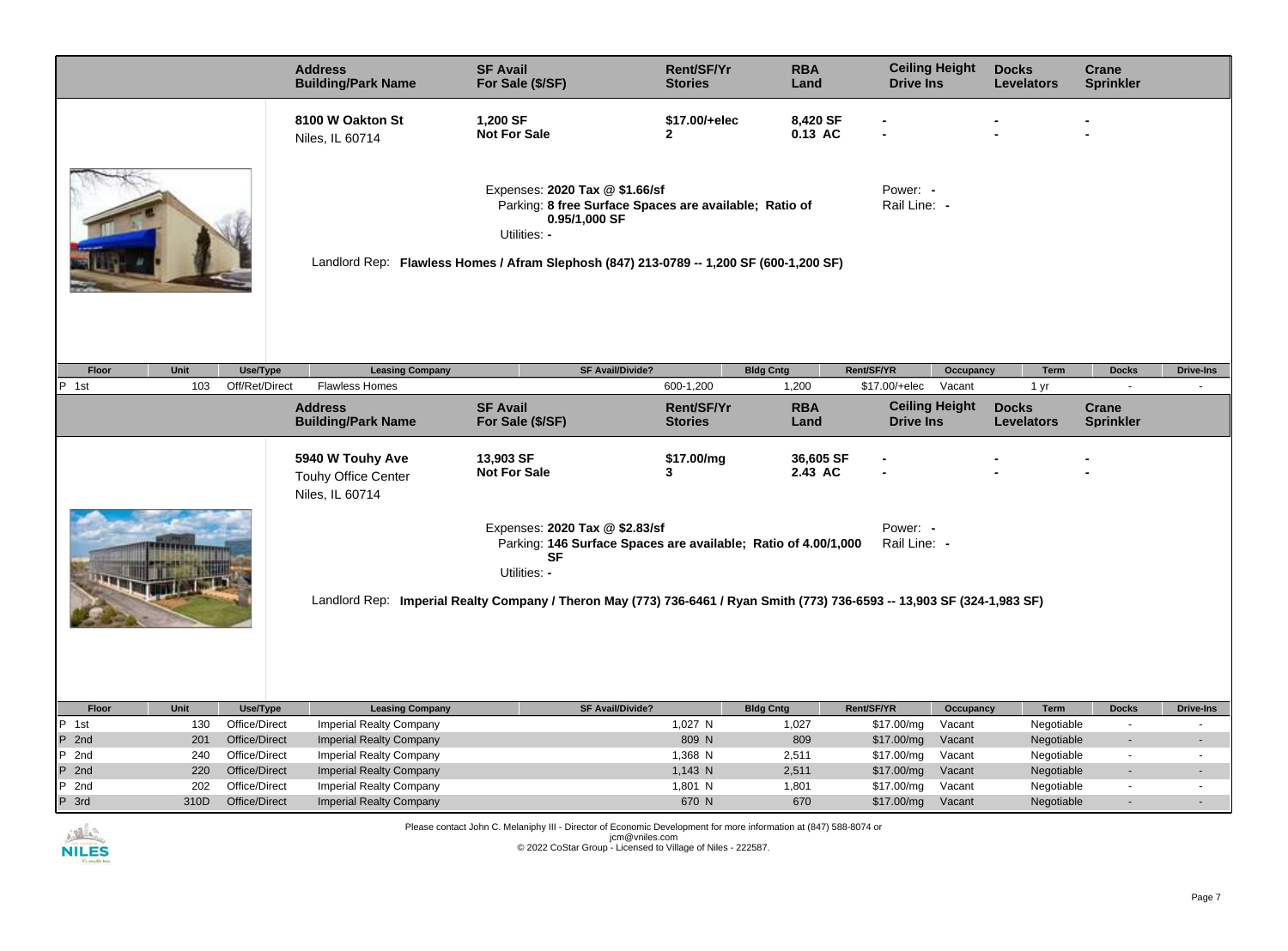| Floor                                                                                            | Unit  | Use/Type       | <b>Leasing Company</b>                                                    | <b>SF Avail/Divide?</b>                                                                                                                                                                                                                                         |                              | <b>Bldg Cntg</b>     | Rent/SF/YR               | Occupancy             | Term                              | <b>Docks</b>              | <b>Drive-Ins</b>         |
|--------------------------------------------------------------------------------------------------|-------|----------------|---------------------------------------------------------------------------|-----------------------------------------------------------------------------------------------------------------------------------------------------------------------------------------------------------------------------------------------------------------|------------------------------|----------------------|--------------------------|-----------------------|-----------------------------------|---------------------------|--------------------------|
| P 3rd                                                                                            | 300   | Office/Direct  | <b>Imperial Realty Company</b>                                            |                                                                                                                                                                                                                                                                 | 1,983 N                      | 1,983                | \$17.00/mg               | Vacant                | Negotiable                        | $\omega$                  | $\blacksquare$           |
| P 3rd                                                                                            | 385   | Office/Direct  | <b>Imperial Realty Company</b>                                            |                                                                                                                                                                                                                                                                 | 1,380 N                      | 1,380                | \$17.00/mg               | Vacant                | Negotiable                        | $\sim$                    | $\overline{\phantom{a}}$ |
| P 3rd                                                                                            | 320   | Office/Direct  | <b>Imperial Realty Company</b>                                            |                                                                                                                                                                                                                                                                 | 1,927 N                      | 1,927                | \$17.00/mg               | Vacant                | Negotiable                        | $\sim$                    | $\sim$                   |
| P 3rd                                                                                            | 310-C | Office/Direct  | <b>Imperial Realty Company</b>                                            |                                                                                                                                                                                                                                                                 | 324 N                        | 324                  | \$17.00/mg               | Vacant                | Negotiable                        | $\overline{\phantom{a}}$  | $\blacksquare$           |
| P 3rd                                                                                            | 380   | Medical/Direct | <b>Imperial Realty Company</b>                                            |                                                                                                                                                                                                                                                                 | 1,471 N                      | 1,471                | \$17.00/mg               | Vacant                | Negotiable                        | $\overline{\phantom{a}}$  | $\blacksquare$           |
|                                                                                                  |       |                |                                                                           | <b>Building Notes</b>                                                                                                                                                                                                                                           |                              |                      |                          |                       |                                   |                           |                          |
| Vending on-site                                                                                  |       |                | Tower YMCA nearby. Renovated common areas and washroom. Storage available | Well-maintained building with a Nortran bus stop immediately in front. Conference room, vending and storage area. Public transportation to door. Village Crossing Shopping Center, restaurants, hotels and Leaning                                              |                              |                      |                          |                       |                                   |                           |                          |
| Storage space available in the lower level:<br>176 SF / \$85 per month<br>93 SF / \$50 per month |       |                |                                                                           |                                                                                                                                                                                                                                                                 |                              |                      |                          |                       |                                   |                           |                          |
|                                                                                                  |       |                | <b>Address</b><br><b>Building/Park Name</b>                               | <b>SF Avail</b><br>For Sale (\$/SF)                                                                                                                                                                                                                             | Rent/SF/Yr<br><b>Stories</b> | <b>RBA</b><br>Land   | <b>Drive Ins</b>         | <b>Ceiling Height</b> | <b>Docks</b><br><b>Levelators</b> | Crane<br><b>Sprinkler</b> |                          |
|                                                                                                  |       |                | 6640 W Touhy Ave<br>Niles, IL 60714                                       | 10,000 SF<br><b>Not For Sale</b>                                                                                                                                                                                                                                | \$12.00/nnn<br>1             | 31,000 SF<br>2.15 AC |                          |                       |                                   |                           |                          |
|                                                                                                  |       |                |                                                                           | Expenses: 2020 Tax @ \$5.11/sf<br>Parking: 116 Surface Spaces are available; Ratio of 3.70/1,000<br><b>SF</b><br>Utilities: -<br>Landlord Rep: Vandon Forbes LLC / Aaron Kaplan (847) 673-7000 / Leibel Moscowitz (312) 498-0319 -- 10,000 SF (8,500-10,000 SF) |                              |                      | Power: -<br>Rail Line: - |                       |                                   |                           |                          |
| Floor                                                                                            | Unit  | Use/Type       | <b>Leasing Company</b>                                                    | SF Avail/Divide?                                                                                                                                                                                                                                                |                              | <b>Bldg Cntg</b>     | Rent/SF/YR               | Occupancy             | Term                              | <b>Docks</b>              | <b>Drive-Ins</b>         |
| P 1st                                                                                            |       | Off/Ret/Direct | Vandon Forbes LLC                                                         |                                                                                                                                                                                                                                                                 | 8,500-10,000                 | 10,000               | \$12.00/nnn              | Vacant                | Negotiable                        | ÷,                        |                          |
|                                                                                                  |       |                |                                                                           |                                                                                                                                                                                                                                                                 |                              |                      |                          |                       |                                   |                           |                          |



Please contact John C. Melaniphy III - Director of Economic Development for more information at (847) 588-8074 or<br>jcm@vniles.com<br>© 2022 CoStar Group - Licensed to Village of Niles - 222587.